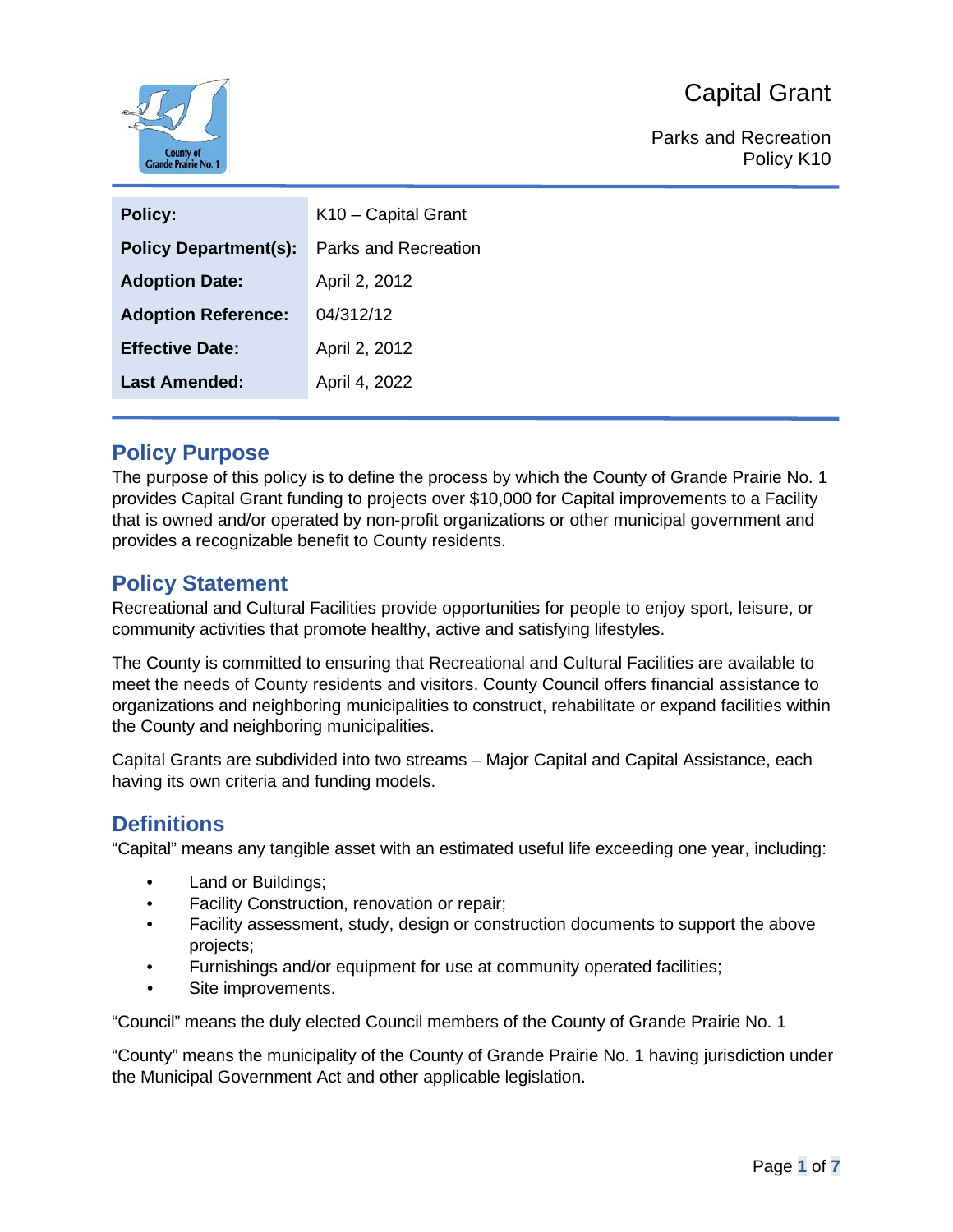

Parks and Recreation Policy K10

"Cultural Facilities" means museums, libraries, art galleries, community centers, historical sites, theatres and other publicly accessible facilities intended to support the enhancement of regional civilization.

"Facility" means a physical structure that is designed and built to serve a specific function affording a convenience or service.

"Operating" means funding or projects related to maintaining or enhancing operations that are not directly related to infrastructure.

"Organization" means an incorporated municipality, or a duly registered society in good standing within the Province of Alberta, or a formal service group which has been identified by County Council as the provider of community services.

"Recreational Facilities" means ice arenas, swimming pools, curling rinks, community halls, agricultural complexes, playgrounds and other publicly accessible facilities intended to support agreeable exercise or healthy pastimes.

"Regional Recreation Committee" means a committee, employing a Coordinator, comprised of representatives from the municipalities of the County of Grande Prairie, the City of Grande Prairie, the Town of Sexsmith, the Town of Wembley, the Town of Beaverlodge, , and the M.D. of Greenview, that is mandated with implementing the 2016 Grande Prairie Joint Recreation Master Plan.

"Safety Codes" means a specialized team within the County Planning Division that is capable of inspecting structural, mechanical and electrical systems for CSA Code Compliance.

### **Policy Guidelines**

- 1. Recreation Capital Funding
	- 1.1. The County establishes Capital funding, during County Council's annual budget process, which may be accessed for the purpose of developing, rehabilitating or expanding recreational and cultural facilities that are accessible to County residents and visitors.
	- 1.2. The funding allocation will be financed through general revenue or such other sources as may be determined by County Council.
	- 1.3. The Capital Grant funding stream is available for projects with a total value of over \$100,000 with applicants eligible to receive up to 100% of the capital costs of proposed construction, rehabilitation or expansion projects. While there is no requirement for matching funding for this stream, Council may request some demonstration of the applicant's commitment to the project. The project budget or project summary may include donated goods and/or donated labour that is linked directly to the project. Documentation of the value of donated goods, and a description and value of the tasks performed by volunteers must be submitted at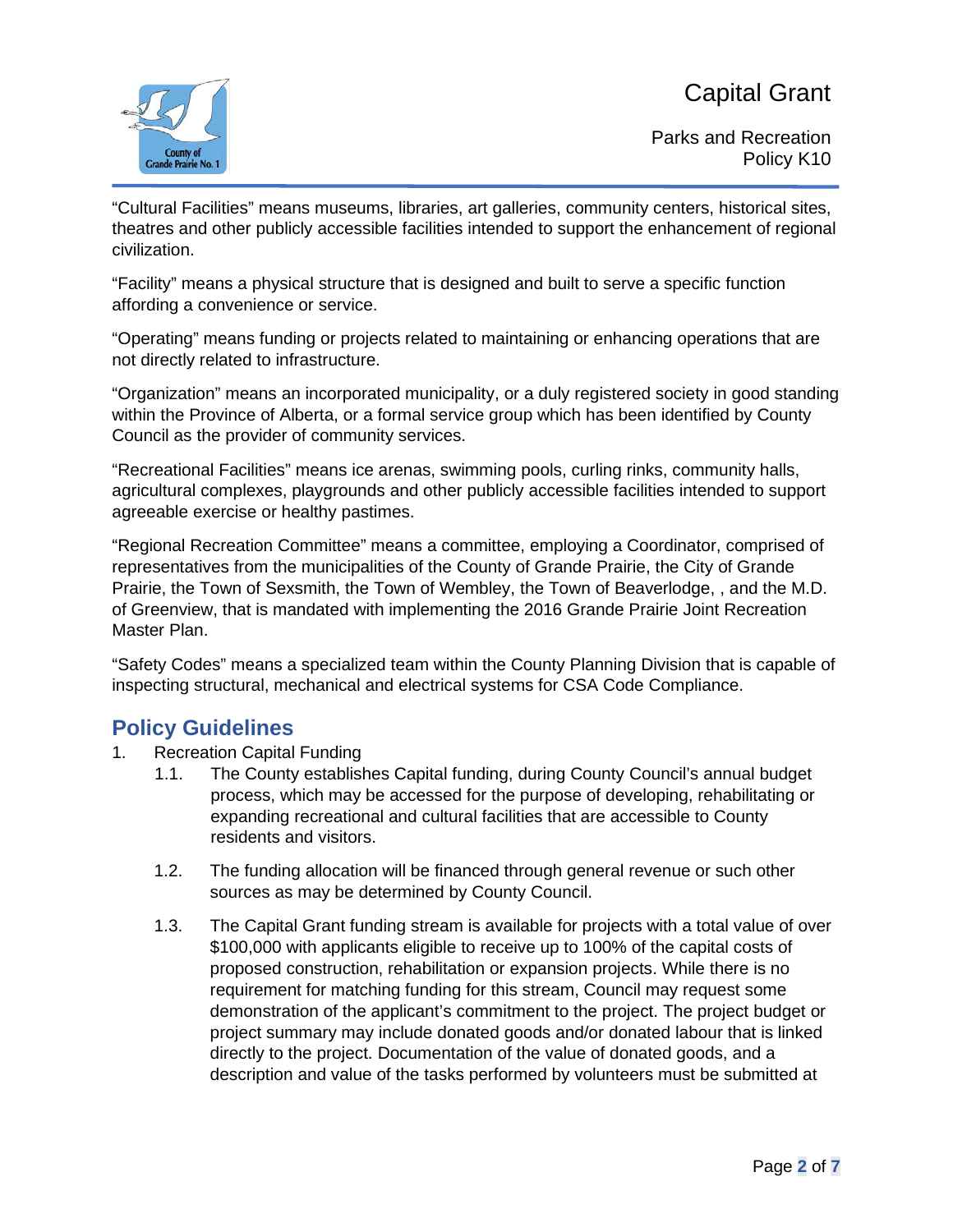

Parks and Recreation Policy K10

the end of the project. Donated labour will be valued at the rates as specified in Schedule A.

- 1.4. The Capital Assistance funding stream is available to projects valued between \$10,000 and \$99,999 with applicants eligible to receive up to 50% of the capital costs of proposed construction, rehabilitation or expansion projects, to a maximum of \$50,000. The applicant must demonstrate confirmed matching funding for the other 50% of the project expense as part of the application process.
- 1.5. If the cost of project changes prior to completion due to inflationary or other reasons, the County is not obligated to provide additional funding.
- 1.6. Any Capital grant funds budgeted and allocated to a project but not paid out during a budget year, will be transferred to the Community Grants Reserve to be paid out once all conditions are met under Policy C27, Financial Reserves Policy.
- 1.7. Any Capital grant funds initially budgeted but not allocated (undersubscribed) during the Council grant deliberation meeting, will be transferred to the Community Grants Reserve or the funds may be otherwise allocated through a motion by Council.
- 1.8. Council may request an engineering report or other professional evaluation prior to the commencement of any approved Capital project. Funding for these external reports will be identified separately within the Capital Grant Budget.
- 1.9. Applicants allocated Capital Grant funding at or above 50% of the total cost and/or over \$250,000 must follow the process outlined in Policy K16 – Funding of Major Community Projects.
- 2. Regional Recreation Committee Pre-Screening
	- 2.3. Applicants seeking Capital funding for "new build" facilities that meet the Regional Recreation Committee's definition of being a 'Regional Facility" must first bring their project to the Regional Recreation Committee to be evaluated as a candidate for potential multi municipal regional funding.
	- 2.4. It is the responsibility of the applicant to complete the necessary documentation and submit their project to the Regional Recreation Committee for consideration. Feedback from the Regional Recreation Committee must be included in the Application. An application for Capital Grant funds can still be made directly to County Council in the event it is not supported by the Regional Recreation Committee.
- 3. Applications
	- 3.3. Applications for Capital funding: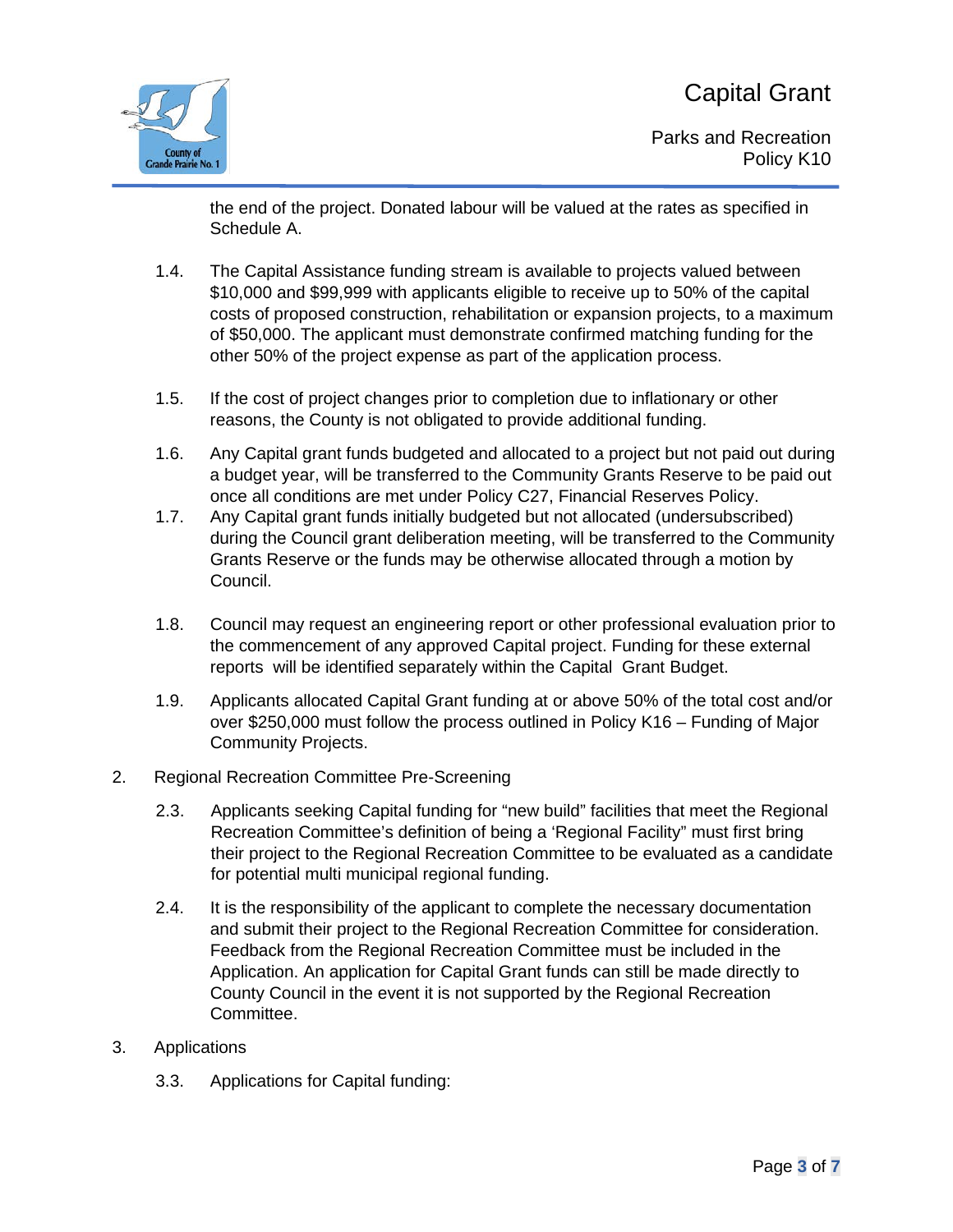

- 3.3.1. Must clearly identify that the facilities being developed are public facilities that will benefit all County residents and visitors. If user fees are charged, all users will be charged at the same rate.
- 3.3.2. Must be submitted before a project begins or any related expenses incurred
- 3.3.3. Must have completed and submitted all required reporting for previously approved County funded projects
- 3.3.4. Should not duplicate or compete with existing recreational or cultural opportunities unless there is a definite need or benefit to be achieved
- 3.4. Applications for Capital Grants are managed by the Parks and Recreation department according to established grant Procedures
- 4. Payment
	- 4.3. The County reserves the right to determine if payment of Capital Grant funding will be released fully or partially:
		- 4.3.1. In June of the year following application or earlier if approved by the Director of Community Services or a designate or;
		- 4.3.2. Upon the submission of a Project Summary of expenses to be claimed and associated revenues for the project and / or invoices for completed work, or receipts for the expenditures.
	- 4.4. Any clarifications, requests or changes to the method of payout must be specified in a written agreement signed by the Director of Community Services that can be attached to the original Conditional Grant Agreement as an addendum.
	- 4.5. The County reserves the right to request an externally prepared audit review engagement, by a certified accountant, and any other documentation deemed necessary by the County of the Organization receiving the Capital Grant.
	- 4.6. Grant recipients are expected to meet the following responsibilities or jeopardize their opportunity to receive the anticipated funds or be considered for future funding:
		- 4.6.1. Two duly authorized officers of the organization must sign a conditional grant agreement and meet the conditions outlined therein;
		- 4.6.2. Expense the grant money in the year received or make a special request to County Council to carry over funds into the next calendar year. County Council has the authority to reclaim the funds if no such request is made, with funds being transferred to the Community Grants Reserve;
		- 4.6.3. Complete an Acknowledgement of Compliance as per Schedule B and attach applicable photos and invoices as a final report before December 31 of the year in which funding was received.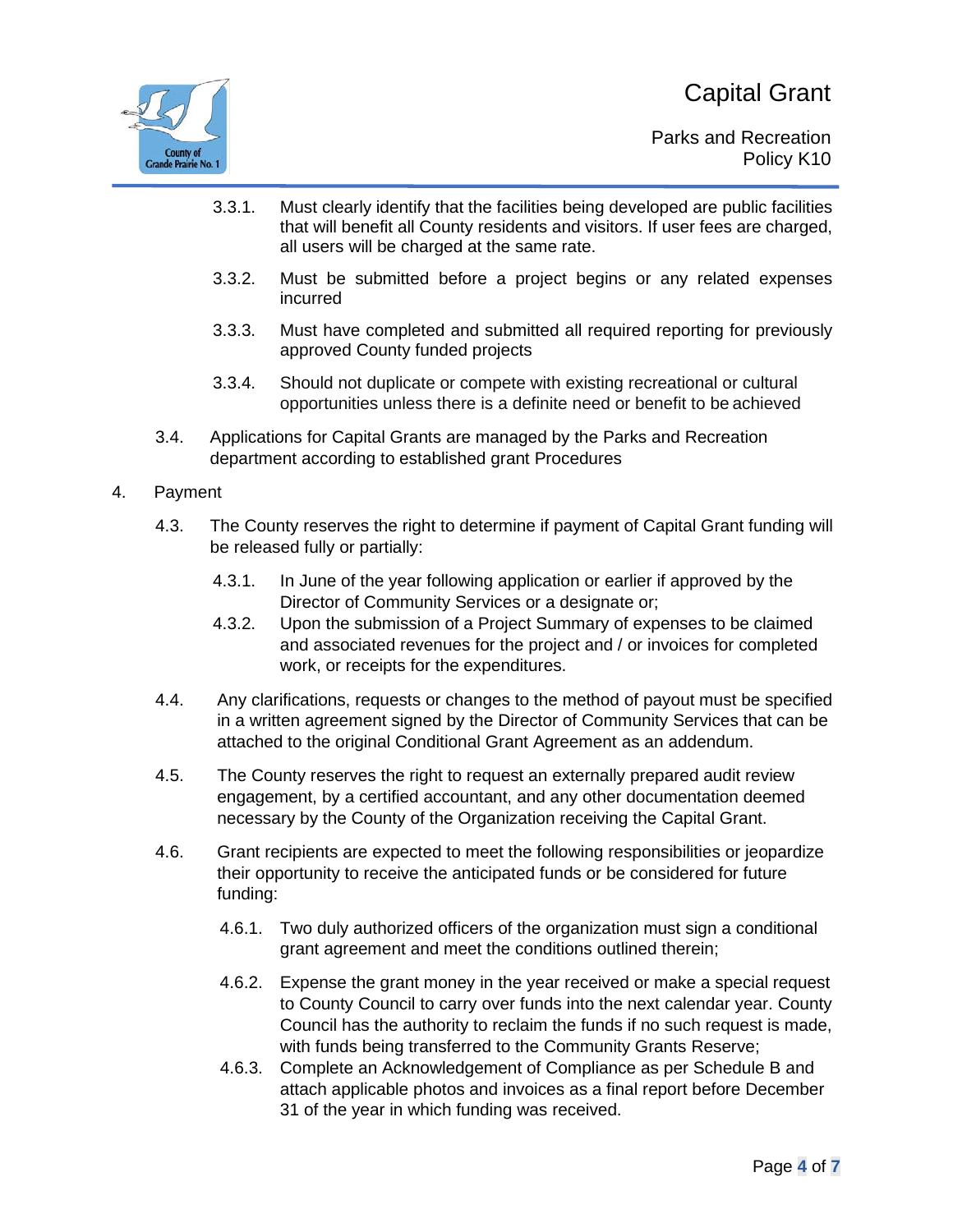

Parks and Recreation Policy K10

- 5. Recognition Requirements
	- 5.3. All grant recipients must publicly recognize the contributions that the County made to their project as reasonably requested by Council

#### **Attachments**

Schedule A – Donated Labour Rates

Schedule B – Acknowledgement of Compliance

#### **References**

| <b>Legal Authorities</b>      | Municipal Government Act, RSA 2000, c M-26                                      |
|-------------------------------|---------------------------------------------------------------------------------|
|                               | Freedom of Information and Protection of Privacy Act, RSA 2000,<br>Chapter F-25 |
| <b>Related Plans,</b>         | Policy B1 - Policy Development                                                  |
| <b>Bylaws, Policies, Etc.</b> | Policy C27 - Financial Reserves                                                 |
|                               | Policy K4 - Operating Assistance Grant                                          |
|                               | Policy K6 - Community Assistance Grant                                          |
|                               | Policy K16 - Funding of Major Community Projects                                |
| <b>Other</b>                  | N/A                                                                             |

## **Revision History**

| <b>Review Date</b> | <b>Description</b>                   |
|--------------------|--------------------------------------|
| April 4, 2022      | Reviewed and Amended CM20220404.017  |
| April 8, 2019      | Reviewed and Amended CM20190408.008  |
| March 7, 2016      | Reviewed and Amended CM20160307.1015 |
| April 12, 2012     | Adoption Date 04/312/12              |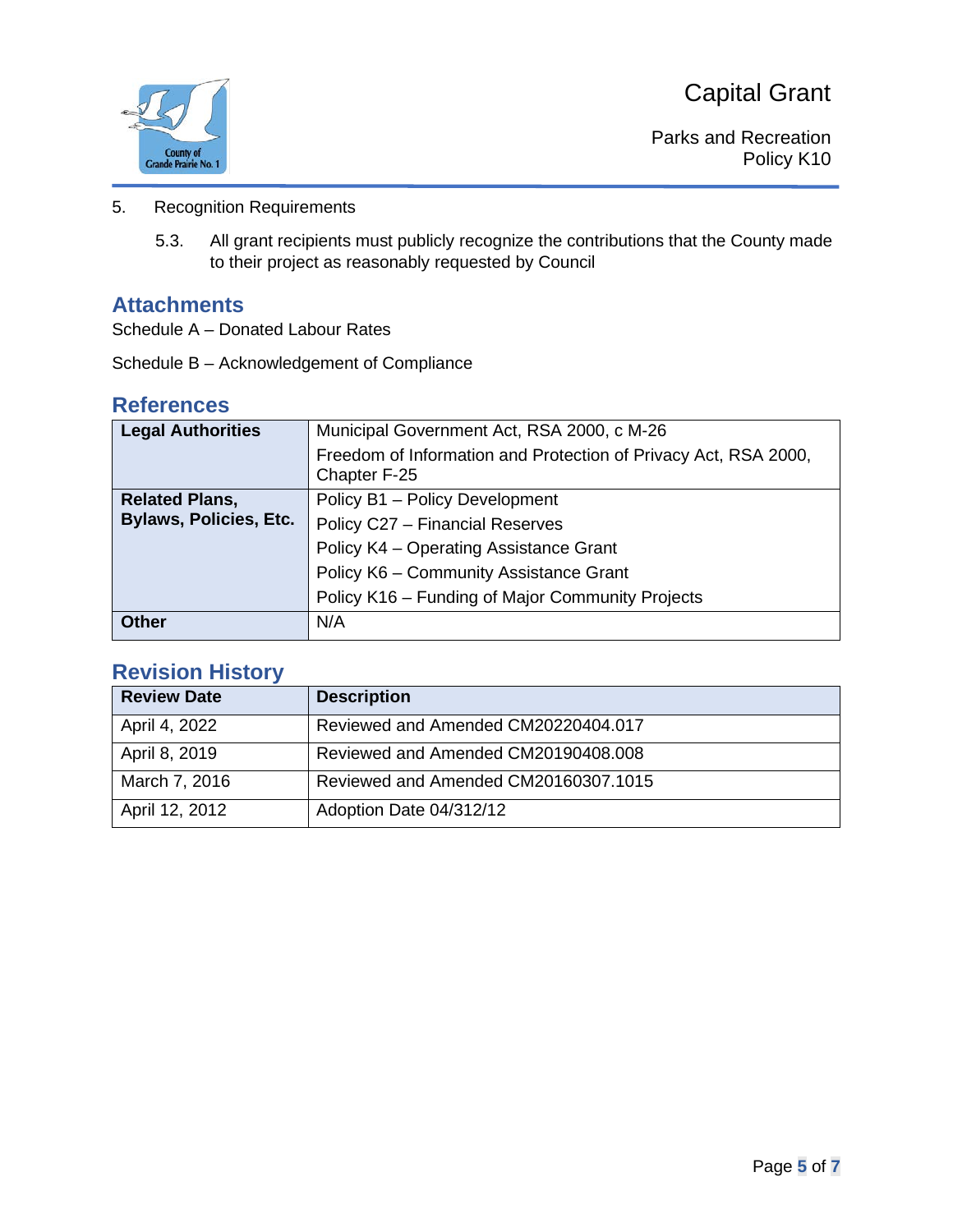



Parks and Recreation Policy K10

#### **Schedule A – Donated Labour Rates**

Donated Labour will be valued at the following rates:

| <b>Description</b>                  | <b>Hourly Rate</b> |
|-------------------------------------|--------------------|
| <b>Unskilled Labour</b>             | \$20.00 per hour   |
| <b>Skilled Labour</b>               | \$35.00 per hour   |
| <b>Heavy Equipment and Operator</b> | \$70.00 per hour   |